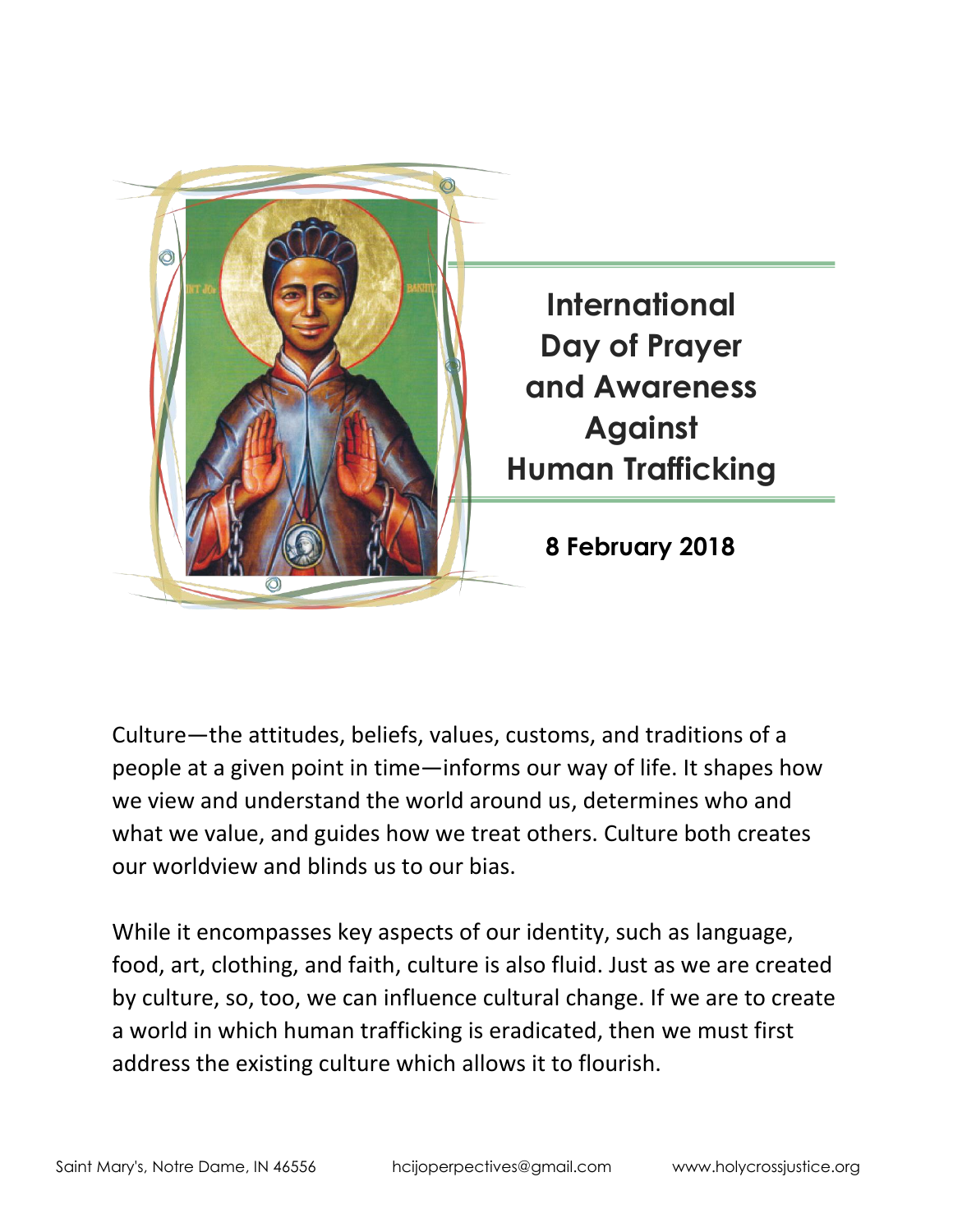#### **The Culture of the Disposable**

"Many are the faces, the stories and the evident effects on the lives of thousands of persons whom the culture of deterioration and waste has allowed to be sacrificed before the idols of profits and consumption. We need to be alert to one sad sign of the 'globalization of indifference': the fact that we are gradually growing accustomed to the suffering of others, as if it were something normal or even worse, becoming resigned to such extreme and scandalous kinds of 'using and discarding' and social exclusion as new forms of slavery, human trafficking, forced labor, prostitution and trafficking in organs." $^{\rm 1}$ 

"[T] his is 'scrap culture,' the culture of the disposable."<sup>2</sup>

"Globalized society frequently looks the other way with the pretense of innocence. Under the guise of what is politically correct or ideologically fashionable, one looks at those who suffer without touching them. But they are televised live; they are talked about in euphemisms and with apparent tolerance, but nothing is done systematically to heal the social wounds or to confront the structures that leave so many brothers and sisters by the wayside."<sup>3</sup>

"The culture of comfort, which makes us think only of ourselves, makes us insensitive to the cries of other people, makes us live in soap bubbles which, however lovely, are insubstantial; they offer a fleeting and empty illusion which results in indifference to others.... We have become used to the suffering of others." 4

 $\overline{a}$ 

<sup>&</sup>lt;sup>1</sup> Pope Francis. [Address to the United Nations Office,](http://w2.vatican.va/content/francesco/en/speeches/2015/november/documents/papa-francesco_20151126_kenya-unon.html) Nairobi, Kenya, 26 November 2015.

<sup>2</sup> Pope Francis. [General Audience,](https://w2.vatican.va/content/francesco/en/audiences/2013/documents/papa-francesco_20130605_udienza-generale.html) 5 June 2013.

<sup>&</sup>lt;sup>3</sup> Pope Francis. [Message to Participants in the U.S. Regional Meetings of Popular Movements,](http://popularmovements.org/wp-content/uploads/2017/02/POPE-FRANCIS-MESSAGE-TO-USWMPM.pdf) 16-19 February 2017.

<sup>&</sup>lt;sup>4</sup> Pope Francis. [Homily during the visit to Lampedusa, Italy,](https://w2.vatican.va/content/francesco/en/homilies/2013/documents/papa-francesco_20130708_omelia-lampedusa.html) 8 July 2013.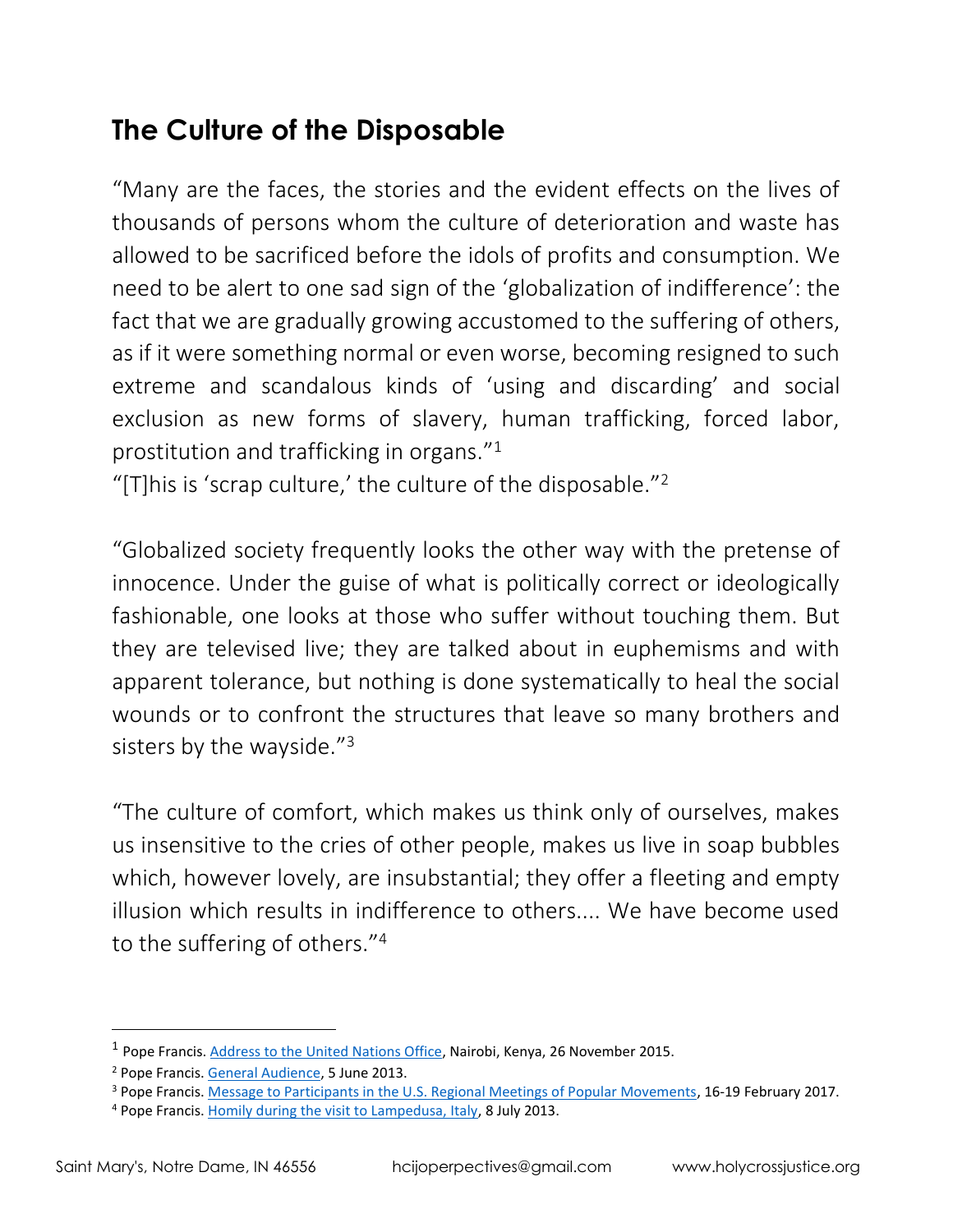#### **For reflection**

- *What connections do you see between a "culture of deterioration and waste" and social exclusion in global society or in your own cultural reality?*
- *How might our attitudes and actions inadvertently contribute to social exclusion? What relationships do you see between social exclusion and human trafficking?*
- *What strategies have you discovered to counter numbness or indifference to suffering?*
- *In your imagination, picture yourself meeting a victim of human trafficking. What does this person look like? How do you approach him/her? How do the two of you interact? What stories does he/she tell? What emotions are present? What is your response to this person before you?*

*As you reflect on this interaction, to what extent have your responses to such questions been influenced by images of trafficking victims in your culture?*

### **Toward a Culture of Encounter**

Pope Francis tells us that, in stepping out of ourselves, we must be ready for an encounter, that

"with our faith we must create a 'culture of encounter,' a culture of friendship, a culture in which we find brothers and sisters". 5

 $\overline{a}$ 

<sup>&</sup>lt;sup>5</sup> Pope Francis. Address on the Vigil of Pentecost with the Ecclesial Movements, Saint Peter's Square, 18 May 2013.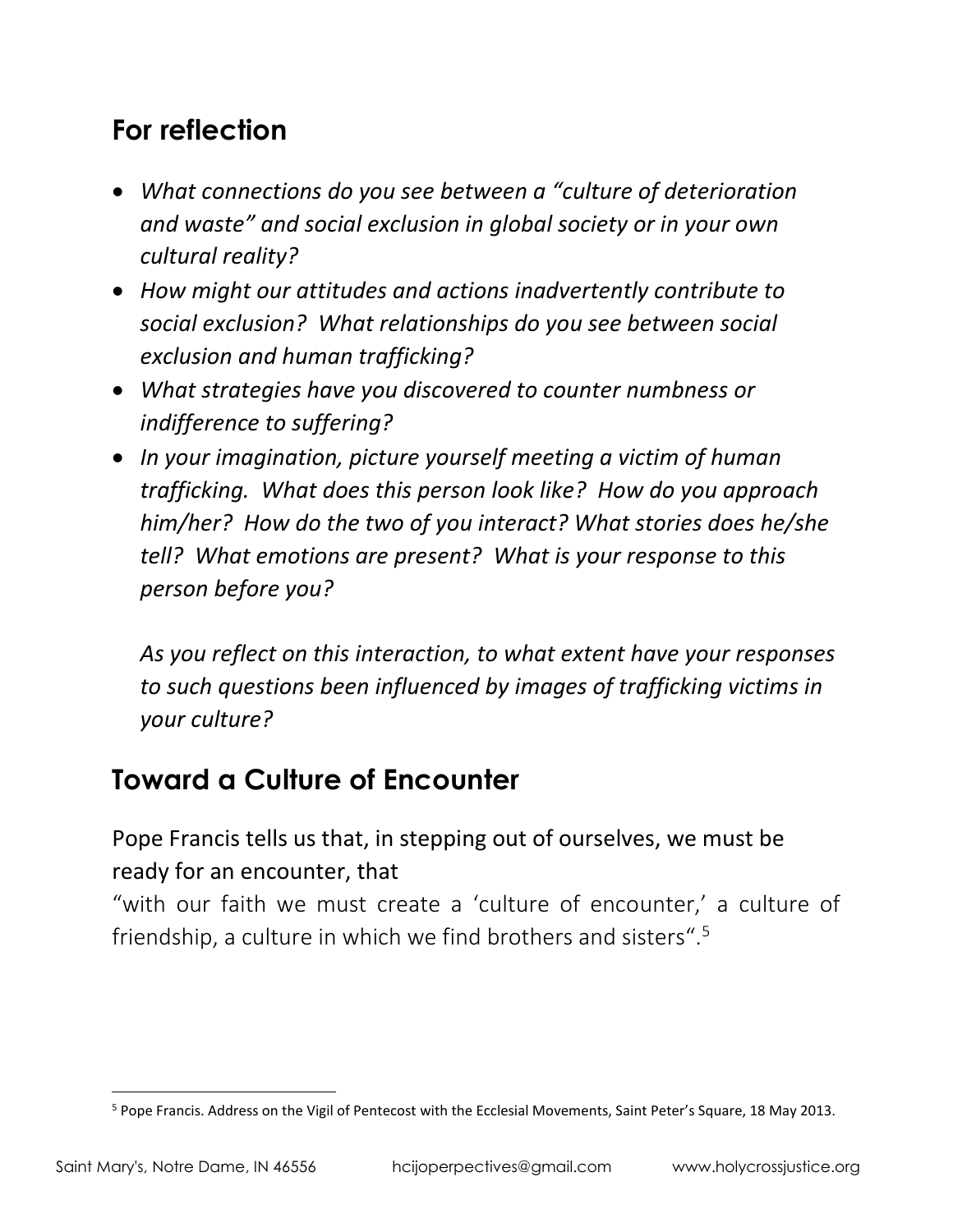"[W]e truly encounter another when 'I am wounded by the brilliance of his being, when I am touched by his action.' "<sup>6</sup>

"We are accustomed to a culture of indifference and we must strive and ask for the grace to create a culture of encounter, of a fruitful encounter, of an encounter that restores to each person his or her own dignity as a child of God, the dignity of a living person."<sup>7</sup>

For Pope Francis, the term "encounter" describes a rich and multifaceted concept, ranging from profound, dynamic, interpersonal interactions to societal structures and relationships that draw people together, and respect and embody the dignity, beauty and mystery of all whom they touch.

Pope Francis regards the creation of a global culture that fosters such deep, reverential interpersonal meetings, respect for human dignity, and societal right relationships as central to the Church's mission as well as a goal for all of human society. His culture of encounter is the antidote to the poisonous culture of objectification and commodification, selfishness and greed, and indifference and disregard that underlies and enables evils like human trafficking and other forms of violence.

# **For reflection**

• *What concrete actions can we take together to foster a "culture of encounter" in our diverse realities?* 

 $\overline{a}$ <sup>6</sup> Romano Guardini, quoted in Diego Fares, S.J. 2015. *The Heart of Pope Francis: How a New Culture of Encounter is Changing the Church and the World*. New York, NY: The Crossroad Publishing Company, p 21.

<sup>7</sup> Pope Francis. Homily at Santa Marta, 13 September 2016. Quoted in "[Pope Francis at Mass: Overcome](http://en.radiovaticana.va/news/2016/09/13/pope_overcome_indifference,_build_a_culture_of_encounter/1257732)  [indifference, build a culture of encounter](http://en.radiovaticana.va/news/2016/09/13/pope_overcome_indifference,_build_a_culture_of_encounter/1257732)," *Vatican Radio.*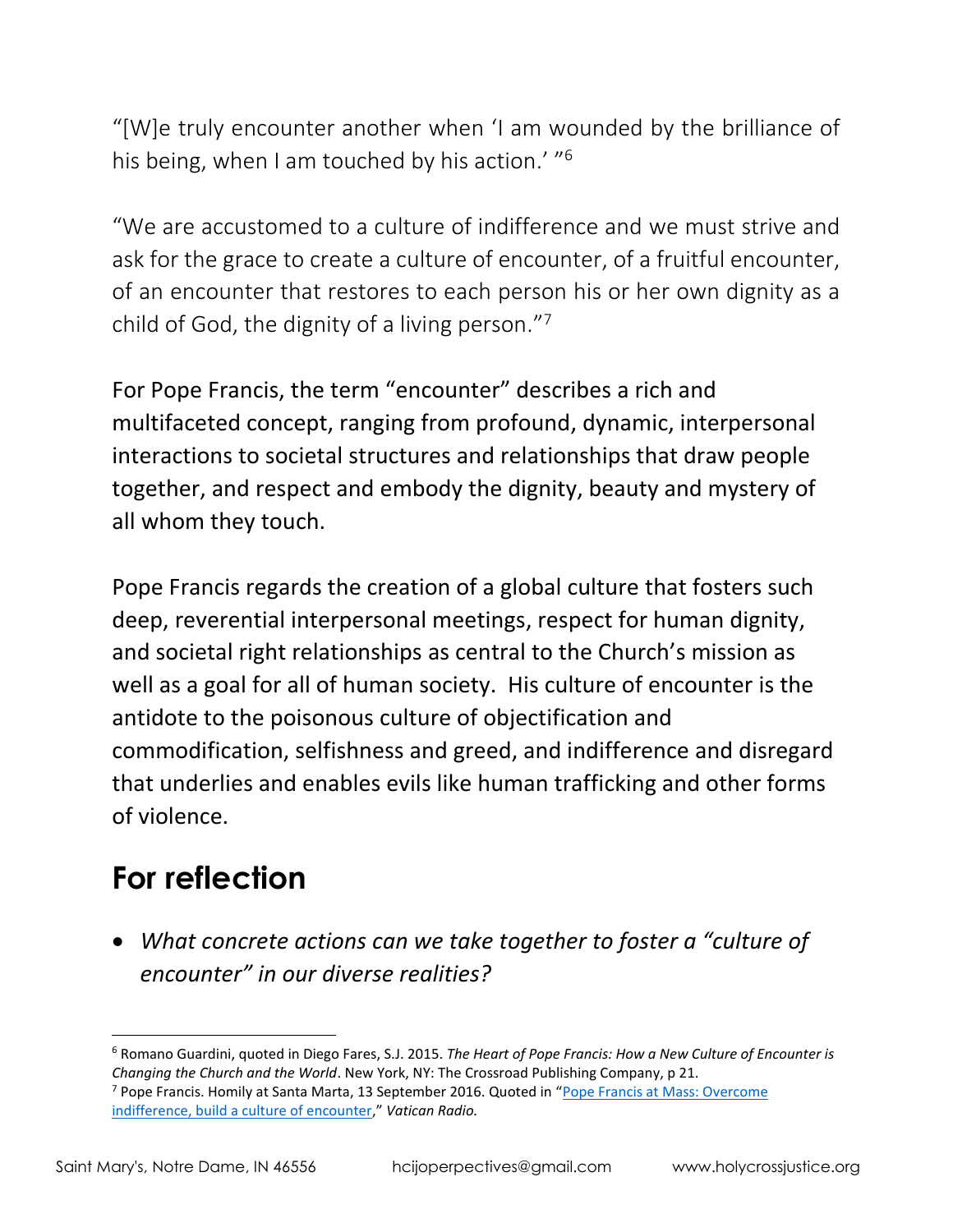• *To what actions will I personally commit?*

## **Sharing**

### **Closing: Prayer for the End of Human Trafficking**

As shared by the Sisters of Charity of Saint Elizabeth, Convent Station, N.J.<sup>8</sup>

God of freedom, beauty and truth we believe that your deepest desire, your most powerful energy, is that all creation might know abundant life.

We raise our voices in anguished prayer for our sisters and brothers, women and girls, men and boys, who are modern day slaves; They are your beloved daughters and sons, exploited sexually or forced to work because of human violence and greed.

Fill us with your holy anger and your sacred passion that those who are trafficked might know healing and justice; that traffickers will come to repentance and conversion; that all of us might live in such a way that others are not made to pay the price for our comfort and convenience.

 $\overline{a}$ 

<sup>&</sup>lt;sup>8</sup> Resource can be found on the [Catholic Health Association of the United States website.](https://www.chausa.org/prayers/prayer-library/general-prayers-and-prayer-services/healing-and-health/a-prayer-for-victims-of-human-trafficking)